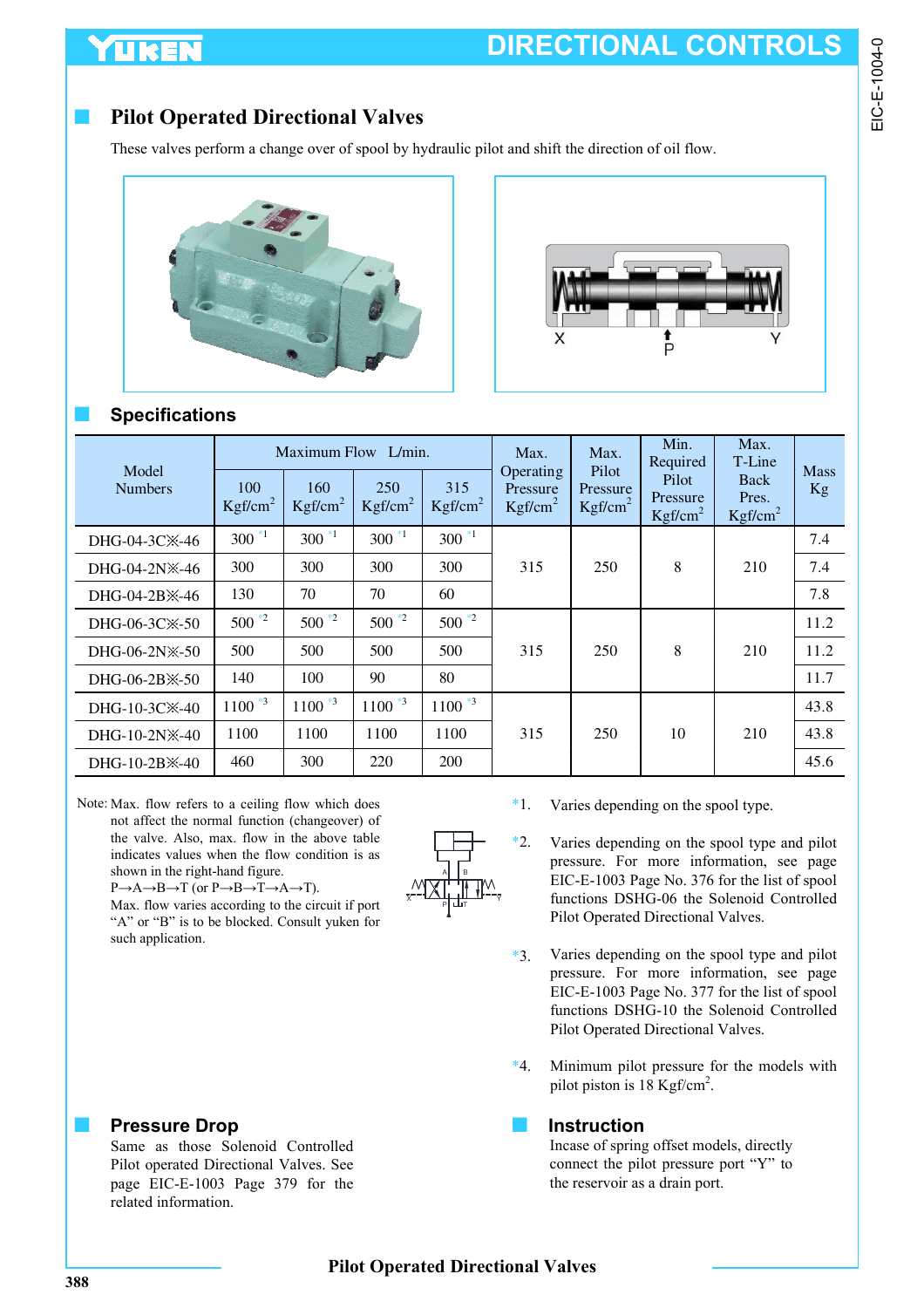# YUKEN

# **DIRECTIONAL CONTROLS**

### ■ **Model Number Designation**

| F-                                                                                     | <b>DH</b>                                        | G                               | $-04$         | $-2$                                | B                               | $\overline{2}$                     | A                                                   | $-C2$                                            | $-RA$                                                 | $-50$            |
|----------------------------------------------------------------------------------------|--------------------------------------------------|---------------------------------|---------------|-------------------------------------|---------------------------------|------------------------------------|-----------------------------------------------------|--------------------------------------------------|-------------------------------------------------------|------------------|
| Special seals                                                                          | <b>Series</b><br>Number                          | Type of<br>Connections          | Valve<br>Size | Number<br>of<br>Valves<br>Positions | Spool<br>Spring<br>Arrangement  | Spool<br>Type                      | Special;<br>Two<br>Position<br>Valve                | Models with<br>Pilot Choke<br>Valve<br>(Options) | Spool Control<br>Modifications<br>(Options)           | Design<br>Number |
|                                                                                        |                                                  |                                 | 04            |                                     | C:<br>Spring<br>Centered        | 2.3                                |                                                     |                                                  | R2:<br>With stroke<br>Adjustment,<br><b>Both Ends</b> | 46               |
| F:<br>Special seals<br>for Phosphate<br>Ester Type<br>Fluids (Omit if<br>not required) | DH:<br>Pilot<br>Operated<br>Directional<br>Valve | G:<br>Sub-<br>Plate<br>Mounting | 06            | 3<br>$\mathbf{2}$                   | Ν.<br>No-Spring<br>B:           | 4.40<br>5.6<br>60.7<br>9.10<br>11. | $A^{*2}$ , $B^{*2}$<br>(Omit if<br>not<br>required) | $C2$ :<br>With C <sub>2</sub><br>Choke           | RA:<br>With stroke<br>Adjustment,<br>Port A End       | 50               |
|                                                                                        |                                                  |                                 | 10            |                                     | Spring<br>Offset<br>Refer to *1 | 12                                 |                                                     |                                                  | RB:<br>With stroke<br>Adjustment,<br>Port B End       | 40               |

- \*1 For various combinations, see the List of valve types below.
- \*2 Refer to the column "valves with center position" (Special 2-position valve) on page 391.

#### **List of Valve Type List of Options**

|                |                                             | Valve Types             |                                                        |                               |  |  |  |
|----------------|---------------------------------------------|-------------------------|--------------------------------------------------------|-------------------------------|--|--|--|
|                |                                             | <b>Three Positions</b>  | <b>Two Positions</b>                                   |                               |  |  |  |
|                |                                             | Spring<br>centred       | No Spring                                              | Spring<br>Offset              |  |  |  |
|                | Spool Type                                  | Graphic Symbol          |                                                        |                               |  |  |  |
|                |                                             | XJ <del>. 1</del> 111°, | $\left[\frac{A}{X} + \frac{B}{Y} + \frac{B}{Y}\right]$ | $\overline{x}$ $\overline{x}$ |  |  |  |
| $\overline{2}$ |                                             | 3C2                     | 2N2                                                    | 2B2                           |  |  |  |
| 3              |                                             | 3C <sub>3</sub>         | 2N <sub>3</sub>                                        | 2B3                           |  |  |  |
| $\overline{4}$ |                                             | 3C4                     | 2N <sub>4</sub>                                        | 2B4                           |  |  |  |
| 40             |                                             | 3C40                    | 2N40                                                   | 2B40                          |  |  |  |
| 5              |                                             | 3C <sub>5</sub>         |                                                        |                               |  |  |  |
|                | $6\sum_{i=1}^{n} \prod_{i=1}^{n}$           | 3C <sub>6</sub>         |                                                        |                               |  |  |  |
|                | $60 \times 1 + \frac{1}{10} + \frac{1}{10}$ | 3C60                    |                                                        |                               |  |  |  |
| 7              |                                             | 3C7                     | 2N7                                                    | 2B7                           |  |  |  |
| 9              |                                             | 3C9                     |                                                        |                               |  |  |  |
| 10             |                                             | 3C10                    |                                                        |                               |  |  |  |
| 11             |                                             | 3C11                    |                                                        |                               |  |  |  |
| 12             |                                             | 3C12                    |                                                        |                               |  |  |  |

| Model Numbers         | <b>Option Code</b> |                |           |                |  |  |
|-----------------------|--------------------|----------------|-----------|----------------|--|--|
|                       | C <sub>2</sub>     | R <sub>2</sub> | <b>RA</b> | $\overline{R}$ |  |  |
| $DHG-04-3C\mathbb{X}$ | O                  | O              | O         | O              |  |  |
| $DHG-04-2N\%$         | O                  | O              | O         | O              |  |  |
| $DHG-04-2B\times$     | O                  | X              | $\Omega$  | x              |  |  |
| DHG-06-3C $\times$    | $\Omega$           | $\Omega$       | $\Omega$  | O              |  |  |
| $DHG-06-2N\%$         | $\Omega$           | O              | $\Omega$  | O              |  |  |
| $DHG-06-2B\times$     | O                  | X              | O         | X              |  |  |
| DHG-10-3CX            | O                  | $\Omega$       | $\Omega$  | O              |  |  |
| $DHG-10-2N\%$         | O                  | $\Omega$       | $\Omega$  | O              |  |  |
| $DHG-10-2B3$          | O                  | x              | റ         | x              |  |  |

Note : O Mark : Available X Mark : Not Available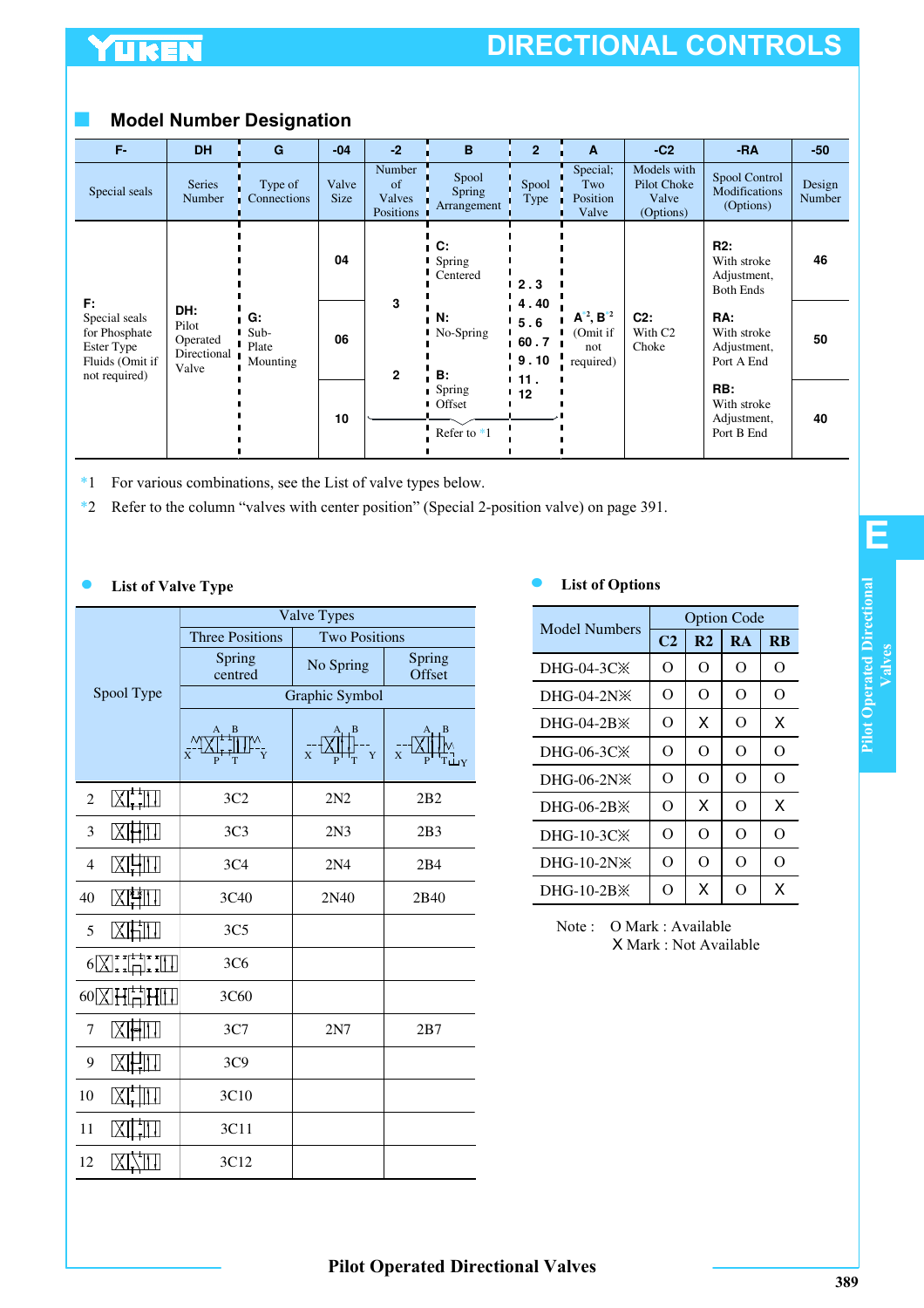# **DIRECTIONAL CONTROLS**

### **Sub-plate**

| Valve<br><b>Model Numbers</b> | Sub-Plate<br>Model numbers | <b>Thread</b><br><b>Size</b> | Approx.<br>Mass Kg |
|-------------------------------|----------------------------|------------------------------|--------------------|
| $DHG-04$                      | DHGM-04-2080               | $1/2$ BSP.F                  | 4.4                |
|                               | DHGM-04X-2080              | 3/4 BSP.F                    | 4.1                |
| $DHG-06$                      | DHGM-06-5080               | 3/4 BSP.F                    | 8.5                |
|                               | DHGM-06X-5080              | 1 BSP.F                      |                    |
| $DHG-10$                      | DHGM-10-4080               | 1-1/4 BSP.F                  | 21.5               |
|                               | DHGM-10X-4080              | 1-1/2 BSP.F                  |                    |

Sub-plates are available. Specify sub-plate model from the above. When sub-plates are not used, the mounting surface should have a good machined finish.

Sub-plates are shared with those for Solenoid Controlled Pilot Operated Directional Valves. Refer EIC-E-1003 page 384 and 385 for dimensions.

#### ■ **Mounting Bolts**

| Model Number | Soc. Hd. Cap Screw  | Qty. | Mounting Bolt Kit Number |  |
|--------------|---------------------|------|--------------------------|--|
| $DHG-04$     | M6 x 45 Lg.         |      | <b>BKDHG-04-46</b>       |  |
|              | $M10 \times 50$ Lg. |      |                          |  |
| DHG-06       | $M12 \times 60$ Lg. |      | <b>BKDHG-06-50</b>       |  |
| $DHG-10$     | M20 x 75 Lg.        |      | <b>BKDHG-10-40</b>       |  |

### ■ **Options**

#### **Models with Pilot Choke Adjustment (C2)**

To lower the changeover speed, turn the adjusting screw clockwise. In particular, the centering speed which is controlled by spring force can be lowered. This applies to spring centered models and Spring offset models. These models can be used in combination with Spring centered models, no-spring detented models, and models with stroke adjustment.

#### Graphic Symbol

Spring Centered Models



#### **Models with Stroke Adjustment (R )**

#### Graphic Symbol

Spring Centered Models with Stroke Adjustment on Both Ends (R2)



When the adjusting screw is screwed in, the spool stroke becomes shorter as flow rate reduces.

#### **Additional Mass of options**

Add mass of options below to mass of standard type (see page -388) if options are used.

| Model          | <b>With Pilot</b> |                | With Stroke Adjustment |
|----------------|-------------------|----------------|------------------------|
| <b>Numbers</b> | Choke Valve       | R <sub>2</sub> | R A<br><b>RB</b>       |
| $DHG-04$       | 0.65              | 1.0            | 0.5                    |
| DHG-06         | 0.65              | 1.2            | 0.6                    |
| $DHG-10$       | 0.65              | 37             | 1.85                   |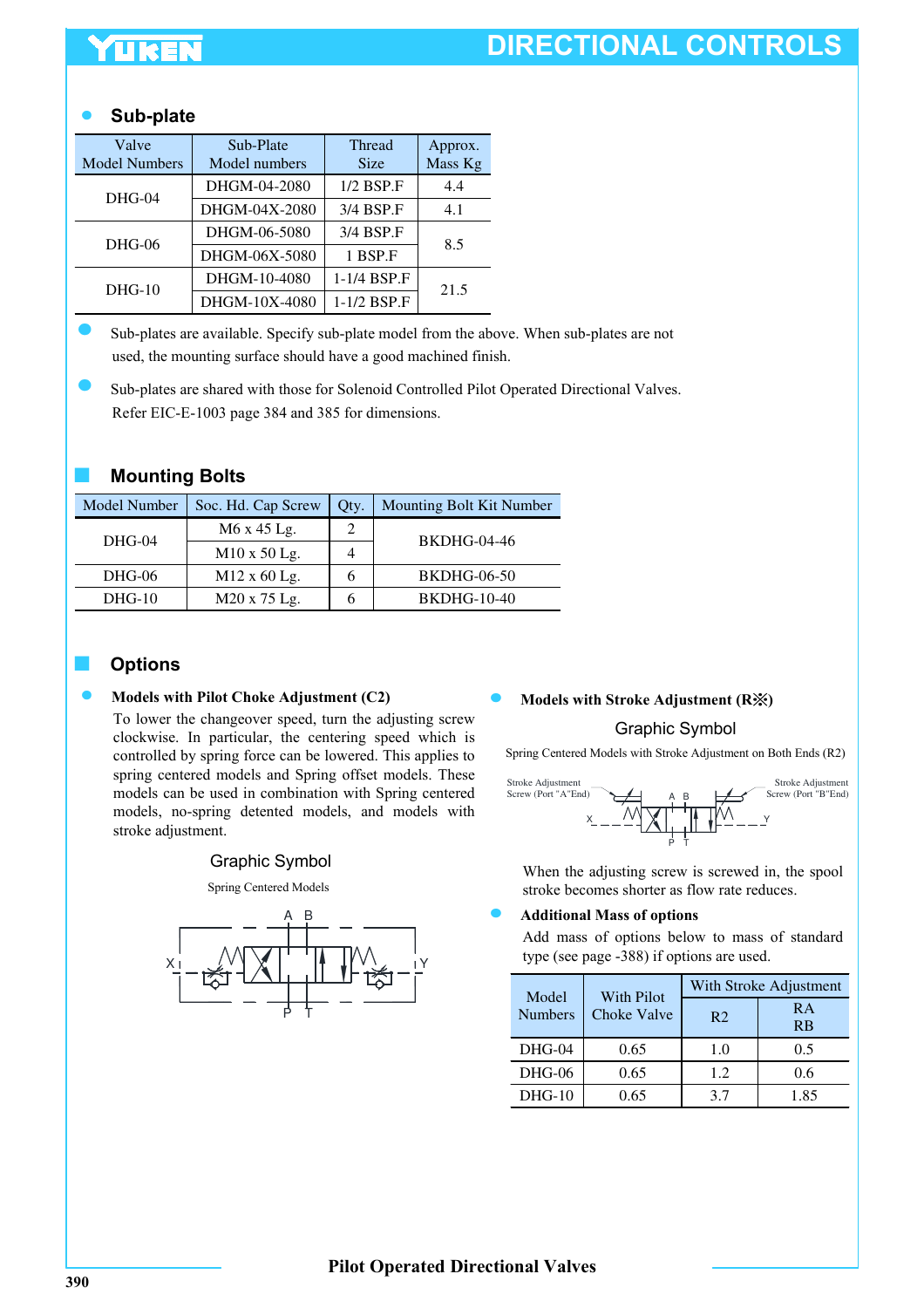# **YUKEN**

# **DIRECTIONAL CONTROLS**

### **Valves with Centre Position and One Offset Position (Special Two Position Valves)**

In addition to the standard Two Position Valves (2B※), the following two types of two position valves are available: Valves with neutral position and pilot Y pressure position  $(2B \times A)$ . Valves with neutral position and pilot X pressure position  $(2B \times B)$ .

| <b>Model Numbers</b>               | Graphic Symbols                                   |      | <b>Model Numbers</b>                       | Graphic Symbols                                               |   |
|------------------------------------|---------------------------------------------------|------|--------------------------------------------|---------------------------------------------------------------|---|
| 04<br>DHG-06-2B※A<br>10            | $\mathsf{M}_{\mathsf{v}}$<br>$\overline{x}$<br>P  |      | 04<br>DHG-06-2B※B<br>10                    | V<br>Þ                                                        |   |
| DHG- <sup>*</sup> 2B2A             |                                                   |      | DHG-※2B2B                                  | I<br>τ                                                        |   |
| DHG-*2B3A                          |                                                   |      | $DHG - X 2B3B$                             |                                                               |   |
| $DHG - X 2B4A$                     |                                                   |      | DHG-※2B4B                                  |                                                               |   |
| DHG-※2B40A                         |                                                   |      | DHG-※2B40B                                 |                                                               |   |
| DHG- <sup>*</sup> 2B5A             |                                                   |      | DHG-※2B5B                                  |                                                               |   |
| DHG-※2B6A                          |                                                   |      | DHG-※2B6B                                  |                                                               |   |
| DHG- $\&$ 2B60A                    |                                                   |      | DHG-※2B60B                                 |                                                               |   |
| DHG-*2B7A                          |                                                   |      | DHG-※2B7B                                  |                                                               |   |
| DHG-※2B9A                          |                                                   |      | DHG-※2B9B                                  |                                                               |   |
| DHG-※2B10A                         |                                                   |      | DHG-※2B10B                                 |                                                               |   |
| DHG-※2B11A                         |                                                   |      | DHG-※2B11B                                 |                                                               |   |
| DHG- <sup>3</sup> <sub>2B12A</sub> |                                                   |      | DHG-※2B12B                                 |                                                               |   |
| ● DHG-04-※※※-46                    |                                                   |      | <b>DIMENSIONS IN</b><br><b>MILLIMETRES</b> |                                                               |   |
| Pressure Port "P"-                 |                                                   |      | Pilot Pressure Port "X"<br>11 Dia. x Thru. |                                                               | M |
|                                    | 101.6<br>34                                       | 50.4 | 17.5 Dia. Spotface                         |                                                               |   |
| Tank Port "T"                      |                                                   |      | 4 Places                                   |                                                               |   |
|                                    | ⊛<br>$\bullet$ $\overline{\phantom{a}}$ $\bullet$ |      |                                            |                                                               |   |
|                                    | <b>o</b> l.10                                     |      | 69.8<br>5<br>72.<br>34.9                   |                                                               |   |
|                                    | ◎<br>$A \circledR + B$                            |      |                                            |                                                               | F |
| Cylinder Port "A"                  | 50 <sup>′</sup>                                   |      |                                            |                                                               |   |
| 7 Dia. x Thru.                     |                                                   |      | Pilot Pressure Port "Y"                    |                                                               |   |
| 11 Dia. Spotface<br>2 Places       | Cylinder Port "B"                                 |      |                                            | Alternate long and short dash<br>line indicates Spring Offset |   |
|                                    | 204                                               |      | 21                                         |                                                               |   |

#### 204 Models  $(2B \times 1)$ 65 69.5 48 121 91  $\frac{35}{1}$ 3 Dia. Ź Mounting Surface 4 Two Locating Pins (O-Rings Furnished)



that model is used directly connect it to the reservoir.

Note : For the valve mounting surface dimensions, see the dimensional drawing of the sharable sub-plate on EIC-E-1003 Page 384.

**E**

### **Pilot Operated Directional Valves**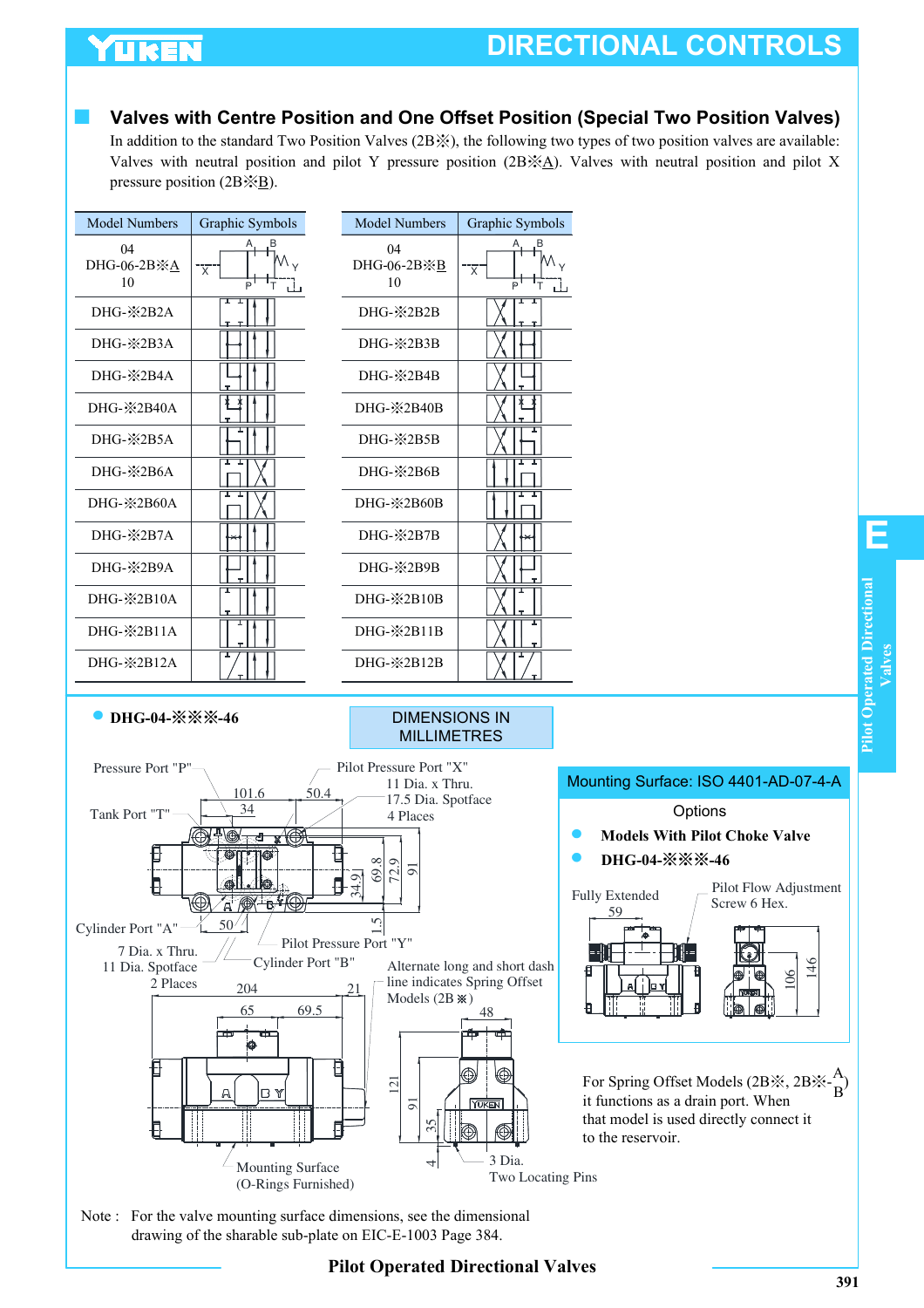# **DIRECTIONAL CONTROLS**

#### **DHG-06-※※※-50**



Note : For the valve mounting surface dimensions, see the dimensional drawing of the sharable sub-plate in EIC-E-1003 Page 384

#### **DHG-10-**  $\frac{1}{2}$   $\frac{1}{2}$   $\frac{1}{2}$   $\frac{1}{2}$



# Mounting Surface: ISO 4401-AE-07-4-A

167

B



it functions as a drain port. When that model is used directly connect it to the reservoir. A B

Note : For the valve mounting surface dimensions, see the dimensional drawing of the sharable sub-plate in EIC-E-1003 Page 385